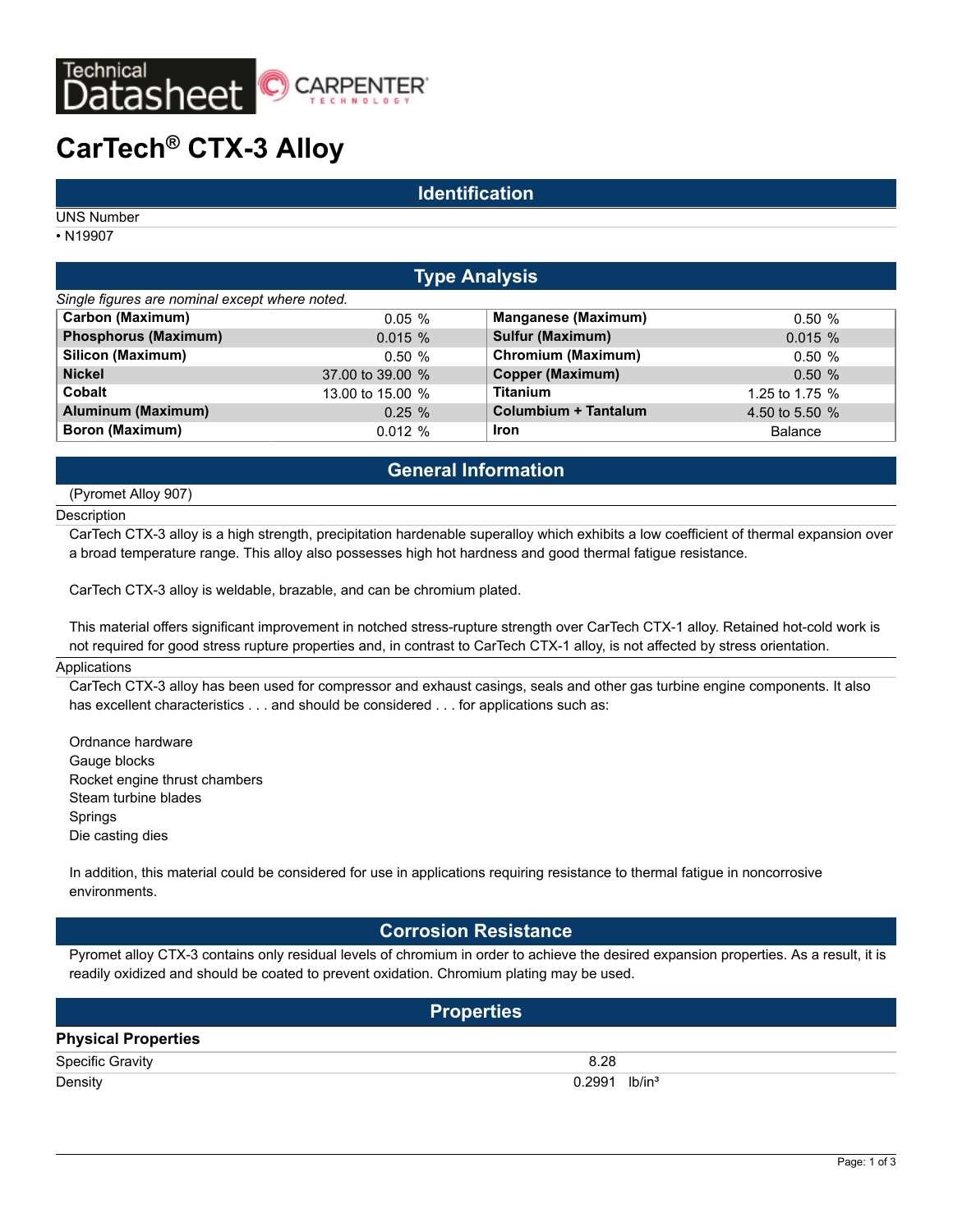Mean CTE

| IIIVUII VIL |                                           |
|-------------|-------------------------------------------|
| 77 to 500°F | 4.25 $\times$ 10 $\cdot$ in/in/ $\cdot$ F |
| 77 to 700°F | 4.15 $\times$ 10 $\cdot$ in/in/ $\cdot$ F |
| 77 to 780°F | 4.20 $\times$ 10 $\cdot$ in/in/ $\cdot$ F |

Mean coefficient of thermal expansion

Treated 1800°F (982°C) 1 hr, AC plus 1425°F (774°C) 12 hr, cooled at 100°F (56°C)/hr to 1150°F (621°C), held 8 hr, AC

| <b>Temperature Range</b> |             | Coefficient                           |                                  |  |
|--------------------------|-------------|---------------------------------------|----------------------------------|--|
|                          | C           | microinches/<br>inch · <sub>e</sub> F | micrometers/<br>meter $\cdot$ °C |  |
| 77-500                   | 25-260      | 4.25                                  | 7.70                             |  |
| 77-700                   | 25-371      | 4.15                                  | 7.50                             |  |
| 77-780*                  | $25 - 416'$ | 4.20                                  | 7.50                             |  |

\*Inflection temperature - approx. 780°F (416°C)

Modulus of Elasticity (E) (In Tension) 23.2 x 10 s ksi

Inflection Temperature 780 °F

### **Magnetic Properties**

Pyromet alloy CTX-3 is ferromagnetic from below room temperature to approximately 750°F (399°C). Above 750°F (399°C) it is essentially nonmagnetic.

### **Typical Mechanical Properties**

### Typical Mechanical Properties when Heat Treated for Optimum Mechanical Properties - Pyromet Alloy CTX-3

Room Temperature Tensile Properties

|     | 0.2%<br><b>Yield Strength</b> |     | Ultimate<br><b>Tensile Strength</b> |                | $\%$<br>Reduction |
|-----|-------------------------------|-----|-------------------------------------|----------------|-------------------|
| ksi | MPa                           | ksi | MPa                                 | $2''(50.8$ mm) | of Area           |
| 120 | 830                           | 172 | 1180                                | 14             | 23                |

Tensile Properties at 1000°F (538°C)

|     | 0.2%<br><b>Yield Strength</b> |     | Ultimate<br><b>Tensile Strength</b> |                | Reduction |
|-----|-------------------------------|-----|-------------------------------------|----------------|-----------|
| ksi | MPa                           | ksi | MPa                                 | $2''(50.8$ mm) | of Area   |
| 98  | 673                           | 151 | 1040                                | 16             | 39        |

### Stress Rupture Life @ 1000°F/120 ksi (538°C/828 MPa) - 210 hours.'

"Note on Stress Rupture Properties: K, = 2, low stress ground samples. (Properties are degraded if lathe-turned notches are used.)

Typical Mechanical Properties when Heat Treated for Optimum Properties if Brazing Cycles Over 1800°F (982°C) are to be Employed - Pyromet Alloy CTX-3 Room Temperature Tensile Properties

|     | 0.2%<br><b>Yield Strength</b> |     | Ultimate<br><b>Tensile Strength</b> |                        | Reduction |
|-----|-------------------------------|-----|-------------------------------------|------------------------|-----------|
| ksi | MPa                           | ksi | MPa                                 | $2''(50.8 \text{ mm})$ | of Area   |
| 110 | 760                           | 168 | 1160                                |                        | 14        |

### Stress Rupture Life @ 1000°F/110 ksi (538°C/758 MPa) - 2000 hours.'

"Note on Stress Rupture Properties: K<sub>t</sub> = 2, low stress ground samples. (Properties are degraded if lathe-turned notches are used.)

# **Heat Treatment**

The optimum heat treatment of Pyromet alloy CTX-3 varies with property requirements: